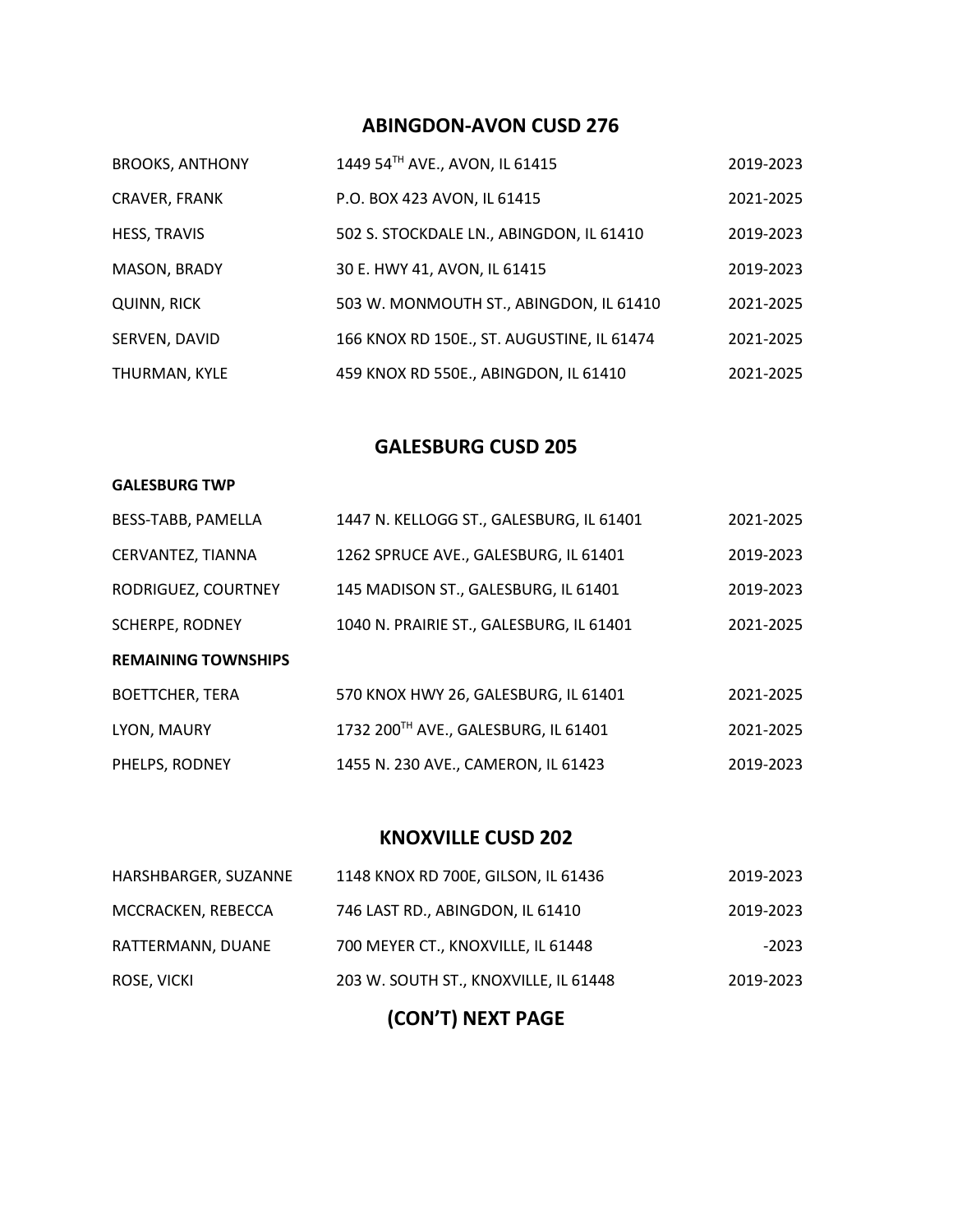## **KNOXVILLE CUSD 202 (CON'T)**

| SCALF, RYAN   | 415 W. SOUTH ST., KNOXVILLE, IL 61448 | 2021-2025 |
|---------------|---------------------------------------|-----------|
| STEARNS, KRIS | 946 KNOX HWY 27, GILSON, IL 61436     | 2019-2023 |
| YOUNG, DARCY  | 612 SHERIDAN ST., KNOXVILLE, IL 61436 | 2021-2025 |

#### **ROWVA CUSD 208**

| HAYNES, JIM       | 2364 KNOX RD 1125E., ONEIDA, IL 61467 | 2021-2025 |
|-------------------|---------------------------------------|-----------|
| JOHNSON, MATT     | 1375 KNOX HWY 4, ALTONA, IL 61414     | 2019-2023 |
| KALB, ROB         | 161 E. SOUTH ST., WATAGA, IL 61488    | 2019-2023 |
| KUELPER, JOHN     | 2818 KNOX RD 100E., RIO, IL 61472     | 2019-2023 |
| LAKE, SCOTT       | 2495 SHEPHERD DR., RIO, IL 61472      | 2021-2025 |
| SHEPHERD, MELISSA | 745 KNOX RD 2350N, WATAGA, IL 61448   | 2019-2023 |
| WEST, RYAN        | 304 N. OLIN ST., ALTONA, IL 61414     | 2021-2025 |

## **SPOON RIVER VALLEY CUSD 4**

| <b>BAUMAN, BRENDON</b> | 30515 N. COUNTY HWY 24, FAIRVIEW, IL 61432            | 2019-2023 |
|------------------------|-------------------------------------------------------|-----------|
| <b>BRATEN, ANGELA</b>  | 510 WEST ST. BOX 92, MAQUON, IL 61458                 | 2021-2025 |
| EATHINGTON, PATRICIA   | 6707 E. HART LN., AVON, IL 61415                      | 2021-2025 |
| MUNSON, ELICIA         | 145 SOUTH ST., BOX 25, FAIRVIEW, IL 61432             | 2021-2023 |
| PHELPS, LYNN           | 8221 E. ELLISVILLE JUNCTION RD., ELLISVILLE, IL 61431 | 2021-2025 |
| QUICK, LISA            | 10 CHURCH ST. BOX 192, FAIRVIEW, IL 61432             | 2019-2023 |
| SMITH, MARK            | 28575 N. NEGLEY RD., FAIRVIEW, IL 61432               | 2019-2023 |

## **WILLIAMSFIELD CUSD 210**

| <b>BOUCHEZ, APRIL</b> | 2188 KNOX RD 2350E LAFAYETTE. IL 61449   | 2021-2025 |
|-----------------------|------------------------------------------|-----------|
| HANSON, LISA          | 1462 KNOX HWY 15 DAHINDA. IL 61428       | 2021-2025 |
| KUTKAT, LORA          | 505 N. PINE ST., WILLIAMSFIELD, IL 61489 | 2019-2023 |

# **(CON'T) NEXT PAGE**